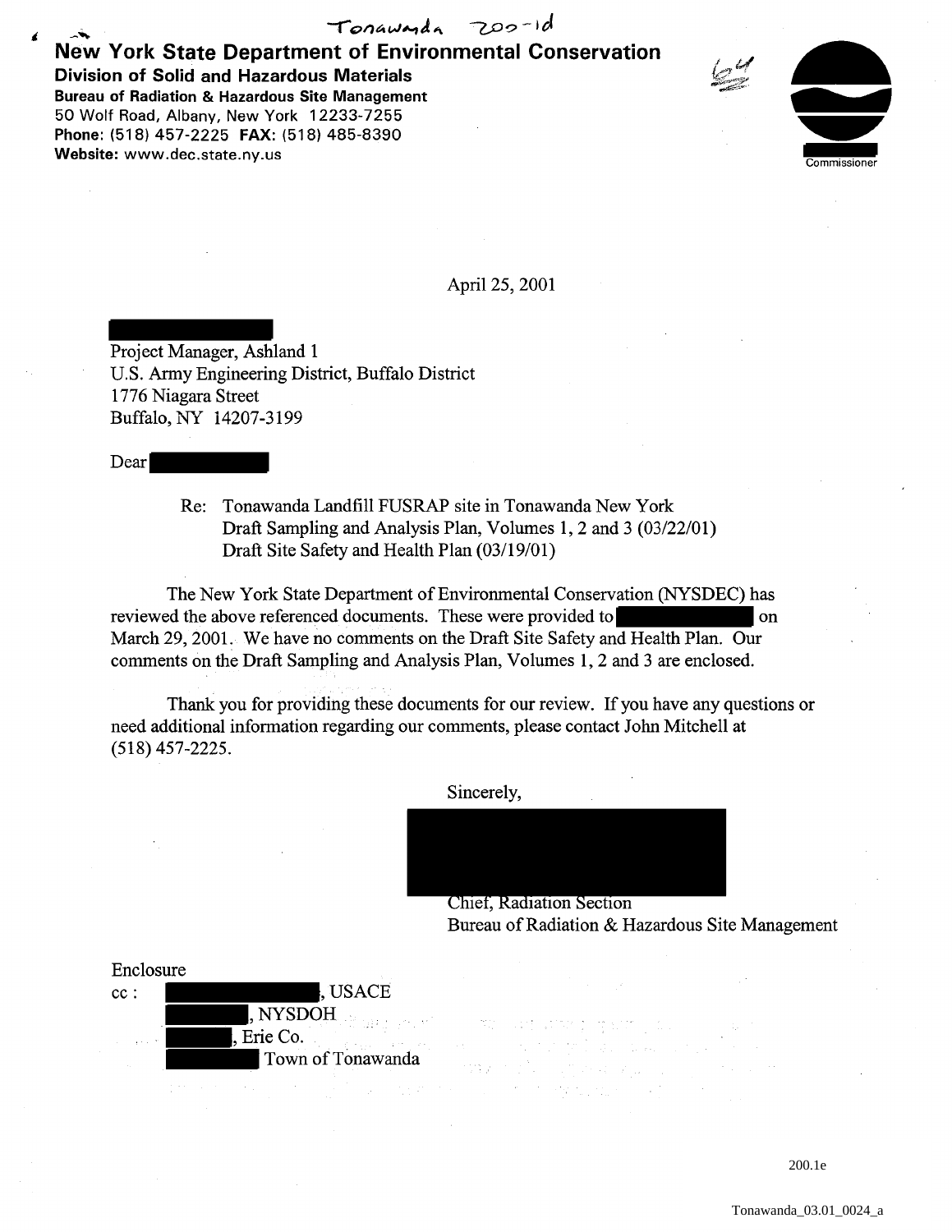## New York State Department of Environmental Conservation Division of Solid & Hazardous Materials Bureau of Radiation & Hazardous Site Management

-

Tonawanda Landfill FUSRAP Site Draft Sampling and Analysis Plan, Volumes 1, 2, and 3 (March 22, 2001)

## April25, 2001

- Comment 1: In section 2.1, *Overview,* the first sentence of the fourth paragraph states, "The Geoprobe® sampling will consist of the advancement of up to 275 boreholes to between 4 and 12 feet below grade...." In a subsequent sentence it is stated, "If radiological contamination is found within the first two 4 foot sampling intervals, additional samples will be collected to a depth necessary to effectively determine extent of MED related contamination." The first sentence should be rewritten to reflect the idea of the second referenced sentence, such that the sentence reads, "... of the advancement of up to 275 boreholes to between 4 feet and whatever depth is necessary to effectively determine the extent of ....." This will eliminate specifying an exact depth since contamination has been seen at 11.5 feet and the current text reference of 12 feet may not be deep enough.
- Comment 2: In section 2.1, *Overview,* the first sentence of the last paragraph on page 2-1 states, "Soil samples will be sent for laboratory analysis of isotopic Ra, Th, and U radionuclides." This section should also discuss analysis for americium-241, which is included in the data quality objectives (see item 6 of section 1.1.2 on page 1-4).
- Comment 3: In the table on the top of page 2-6, the Scan MDC for natural uranium is 80 pCi/g. As you may know, this Department's acceptable residual uranium concentration for the FUSRAP sites is 60 pCi/g. Since the concentration number is determined partially from the surveyor efficiency and the scan rate, we recommend surveying at a slower pace than the proposed 0.5 m/sec, to obtain a final scan MDC of 60 pCi/g.
- Comment 4: In section 2.4.3 .1 it is stated, "Prior to the start of the GWS activities, surface specific background measurements will be made by averaging 10 one-minute counts, distributed within a 10-m by 10-m grid of each surface type likely to be encountered on the site. Surface types will include soil, asphalt, and concrete." While the count rate from local asphalt and concrete should be determined, only the soil count rates should be used to determine a background soil count rate. We recognized that in a later section, the table on page 2-11 indicates that samples